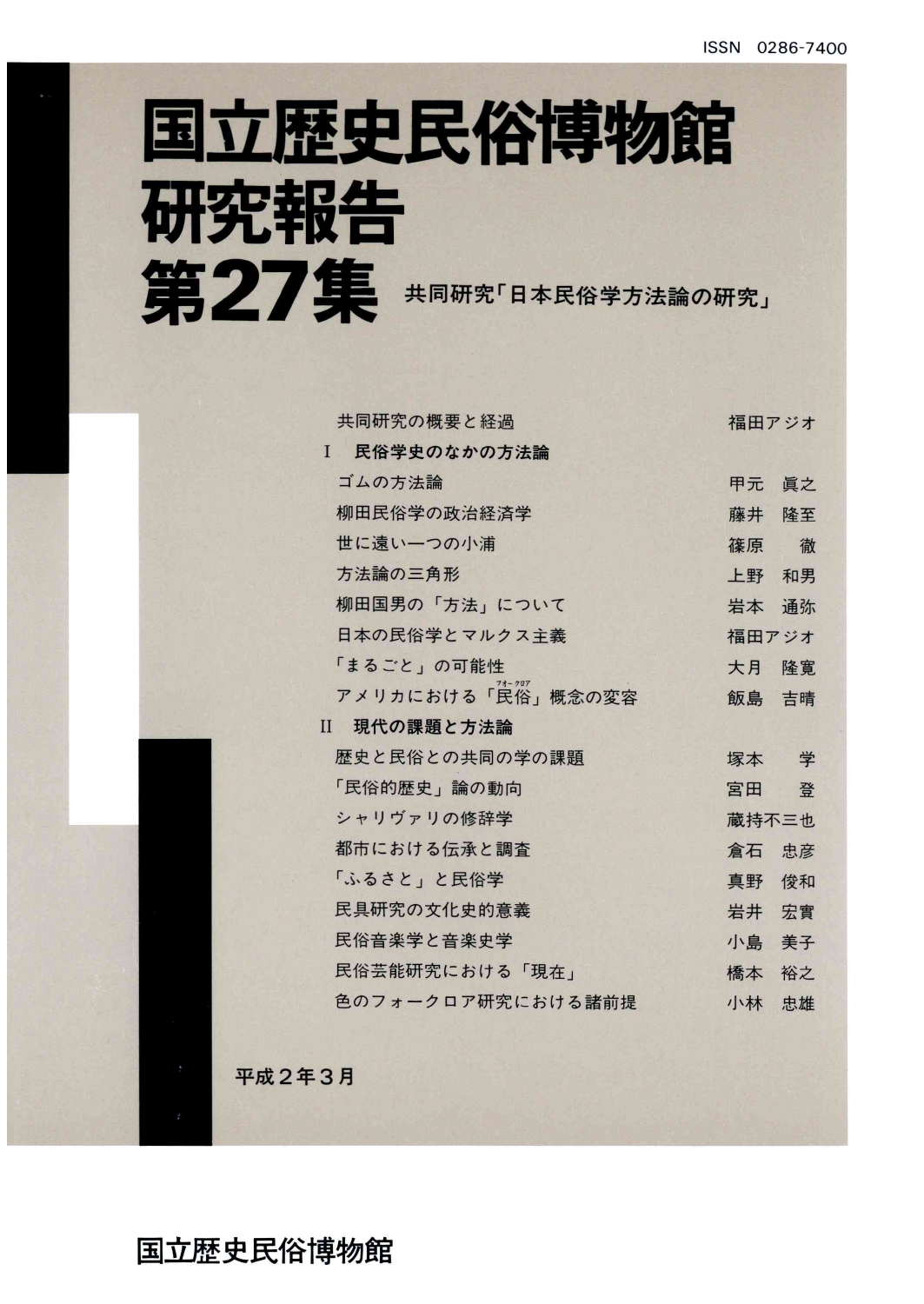### 国立歴史民俗博物館 研究報告

### 第27集 共同研究「日本民俗学方法論の研究」

\*目 次

| ▓共同研究の概要と経過………………………………………………福田アジオ |  |
|------------------------------------|--|
|                                    |  |

1 民俗学史のなかの方法論

| ▓ ゴムの方法論………………………………………………………………甲元 眞之   | 9   |
|-----------------------------------------|-----|
| ▓柳田民俗学の政治経済学……………………………………………藤井 隆至      | 25  |
| ▒世に遠い一つの小浦…………………………………………………………篠原 高    | 47  |
| ▒方法論の三角形……………………………………………………………上野 和男    | 89  |
| ▒柳田国男の「方法   について…………………………………………岩本 通弥   | 113 |
| ▒日本の民俗学とマルクス主義………………………………………福田アジオ      | 137 |
| ▓「まるごと」の可能性…………………………………………………大月 隆寛     | 167 |
| ▒<br>ァメリカにおける「民 俗」概念の変容……………………………飯島 吉晴 | 201 |

#### Ⅱ 現代の課題と方法論

| ▓柳田民俗学の政治経済学……………………………………………藤井           | 降至 | 25  |
|-------------------------------------------|----|-----|
| ▓世に遠い一つの小浦………………………………………………………篠原         | 徹  | 47  |
| ▓方法論の三角形………………………………………………………………上野        | 和男 | 89  |
| ▒柳田国男の「方法」について…………………………………………岩本          | 通弥 | 113 |
| ▒日本の民俗学とマルクス主義………………………………………福田アジオ        |    | 137 |
| ▓「まるごと」の可能性……………………………………………………大月         | 降實 | 167 |
| <i>▓</i> ァメリカにおける「民 ̄俗」概念の変容……………………………飯島 | 吉晴 | 201 |
| 現代の課題と方法論<br>T                            |    |     |
|                                           | 学  | 223 |
| ▒「民俗的歴史」論の動向……………………………………………宮田           | 登  | 251 |
| ▓シャリヴァリの修辞学………………………………………………蔵持不三也        |    | 265 |
| ▒都市における伝承と調査…………………………………………………倉石         | 忠彦 | 289 |
| ▒ 「ふるさと」と民俗学………………………………………………真野          | 俊和 | 303 |
| ▓民具研究の文化史的意義……………………………………………岩井           | 宏實 | 329 |
| ▓民俗音楽学と音楽史学………………………………………………小島           | 美子 | 343 |
| <b>▓民俗芸能研究における「現在」……………………………………橘本</b>    | 裕之 | 363 |
| ▓色のフォークロア研究における諸前提………………………………小林          | 忠雄 | 393 |
| 平成2年3月                                    |    |     |
|                                           |    |     |
|                                           |    |     |
|                                           |    |     |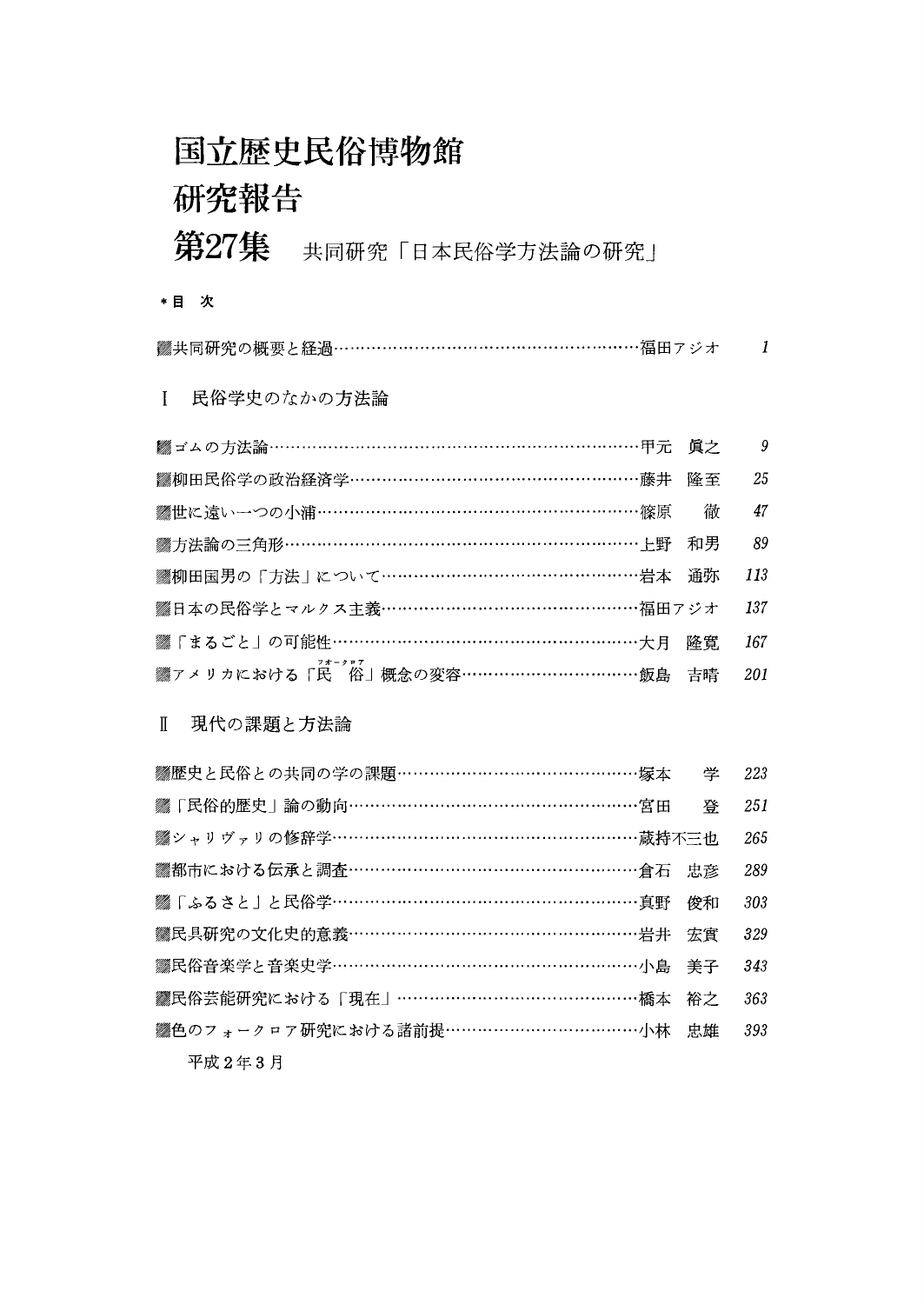#### Bu11etin of

### the National Museum of

### Japanese History

#### vol. 27 Joint Study on Theory and Methodology in Japanese Folklore Studies

Contents:

| FUKUTA, A.    |                                                                    |
|---------------|--------------------------------------------------------------------|
| Ко̂мото, М.   |                                                                    |
| FUJII, T.     |                                                                    |
| Shinohara, T. | A Small Fishing Village Away from the World  47                    |
| UENO, K.      |                                                                    |
| IWAMOTO, M.   |                                                                    |
| FUKUTA, A.    | Folklore Study and Marxism in Japan  137                           |
| OTSUKI, T.    | Possibility of "As a Whole" ……………………………… 167                       |
| IIJIMA, Y.    | Transformation of the American Concept of Folklore $\cdots$ 201    |
| TSUKAMOTO, M. | Subject of Study Common to the History and Folklore $\cdots$ 223   |
| MIYATA, N.    |                                                                    |
| KURAMOCHI, F. | Essai sur le Charivari: contribution à la rhétorique de            |
|               |                                                                    |
| KURAISHI, T.  |                                                                    |
| SHINNO, T.    |                                                                    |
| IWAI, H.      | Significance of Folk Craft Study in Terms of the                   |
|               |                                                                    |
| KOJIMA, T.    | "Folkloric Musicology" and Study of the Music History $\cdots$ 343 |
| HASHIMOTO, H. | "Present" in Studies on Folkloric Performing Arts 363              |
| KOBAYASHI, T. | Various Prepositions on the Folklore Study on Colors 393           |
| Mar. 1990     |                                                                    |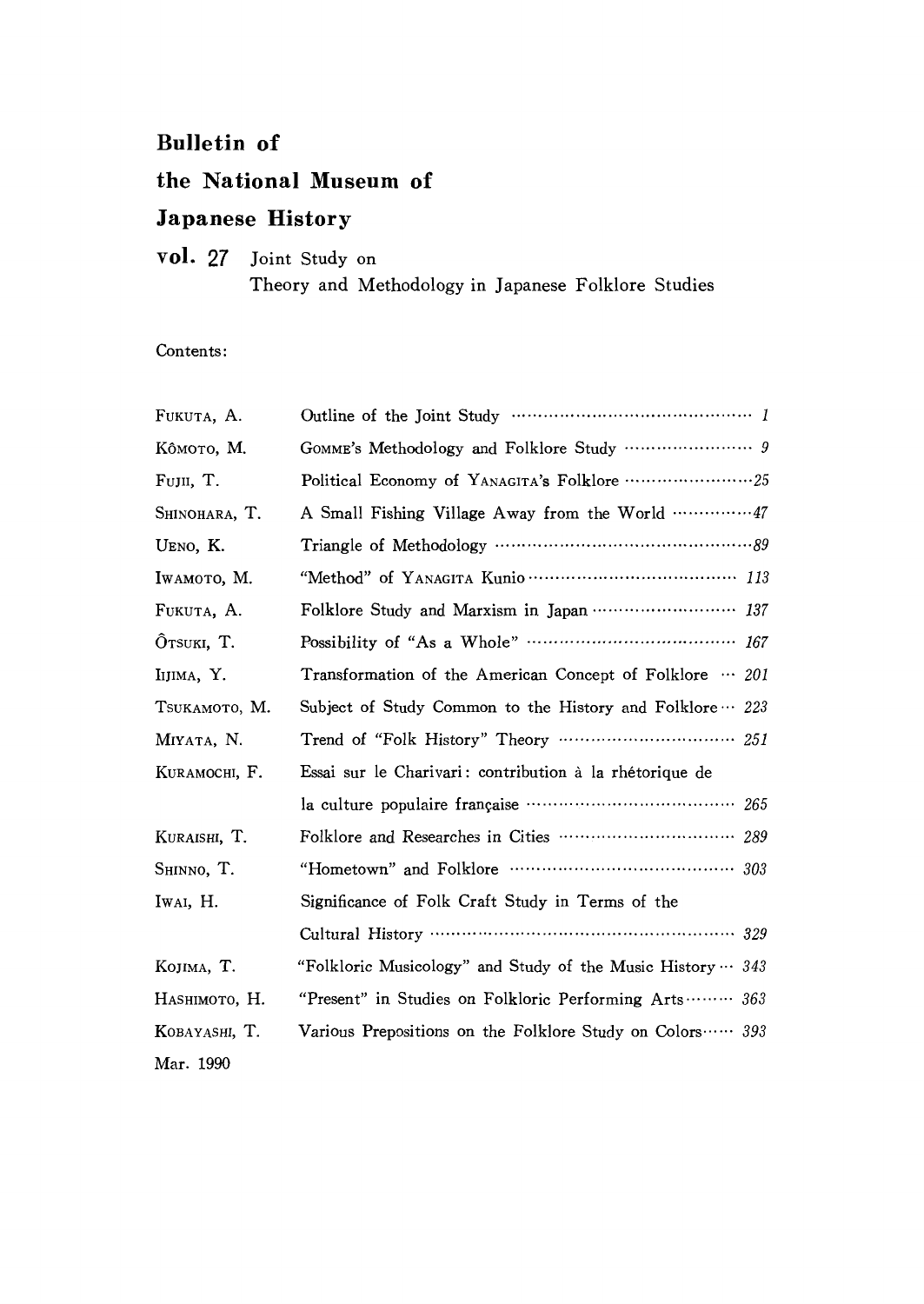### 民俗学史のなかの方法論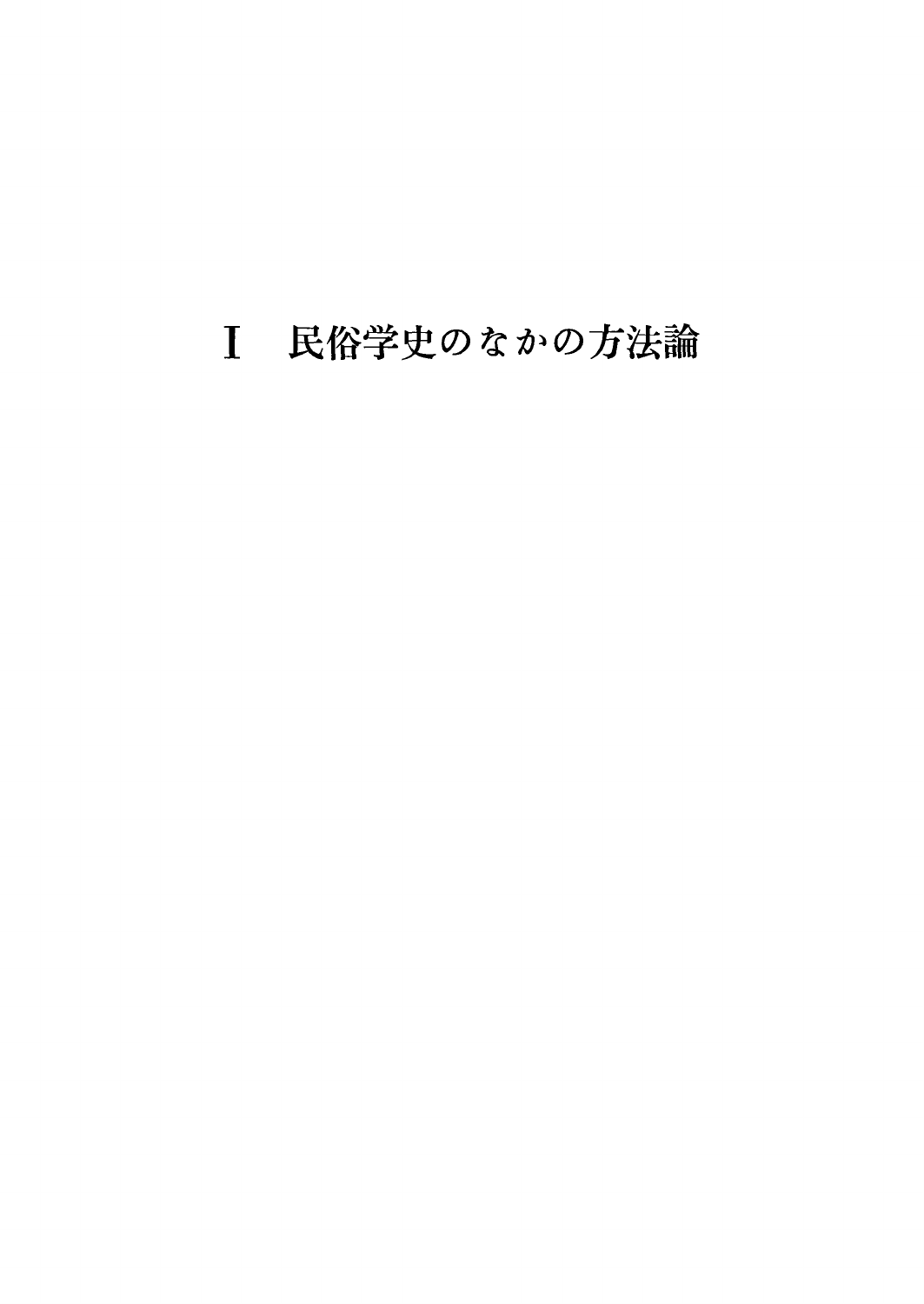## 現代の課題と方法論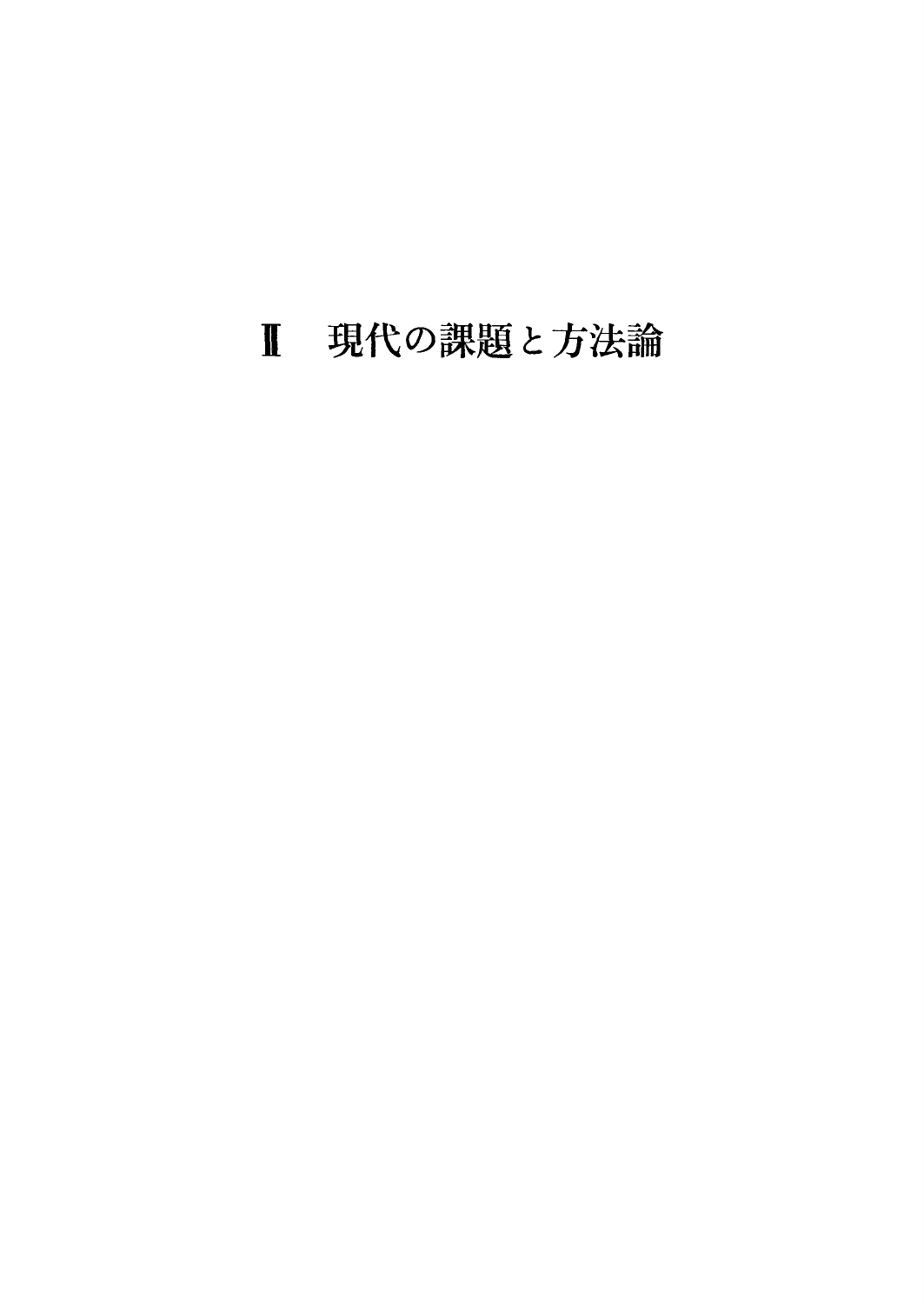#### 国立歴史民俗博物館研究報告寄稿要項

- 1. 国立歴史民俗博物館研究報告は、歴史学,考古学,民俗学およびそれらの協 業による広義の歴史学ならびにそれらと関連する諸科学に関する論文,資料・ 研究ノート,調査研究活動報告等を掲載・発表することにより,それらの学問 の発展に寄与するものである。
- 2. 国立歴史民俗博物館研究報告に寄稿することができる者は、次のとおりとす る。
- (1)国立歴史民俗博物館(以下「本館」という)の教官(客員教授等を含む) および本館の組織,運営に関与する者
- (2)本館が受け入れた各種研究員および研究協力者等
- (3)その他本館において適当と認めた者
- 3.原稿を寄稿する場合は,論文,資料・研究ノート,調査研究活動報告等のう ち,いずれであるかをその表紙に明記するものとする。なお,この区分につい ての最終的な調整は,国立歴史民俗博物館研究委員会(以下「研究委員会」と いう)において行う。
- 4.原稿執筆における使用言語は,日本語を原則とする。ただし,他の言語を用 いる場合は,研究委員会に相談するものとする。
- 5.特殊な文字,記号,印刷方法等が必要な場合は,研究委員会に相談するもの とする。
- 6. 寄稿する原稿には、原則として英文により400語程度の要旨を付けるか、あ るいは英訳用の和文800字以内の要旨を付けるものとする。
- 7.寄稿する原稿の枚数は,原則として制限しない。ただし,研究委員会の判断 により,紙数等の関係から分割して掲載することがある。
- 8.寄稿する原稿は,必ず清書し,原稿の写し1部を添付するものとする。
- 9. 寄稿された原稿は、研究委員会において検討のうえ、採否を決定する。
- 10.稿料の支払い,掲載料の徴収は行わない。
- 11. 原稿の寄稿先および連絡先は、次のとおりとする。
	- 轟285 佐倉市城内町117番地 国立歴史民俗博物館内 国立歴史民俗博物館研究委員会(電話 代表 0434-86-0123)

|   | 国立歴史民俗博物館研究報告              |    |          | 第27集                                                      |
|---|----------------------------|----|----------|-----------------------------------------------------------|
|   | 平成 2 年 3 月23日<br>平成2年3月30日 | 一印 | 刷<br>発 行 | (非売品)                                                     |
|   | 編集・発行                      |    |          | 国立歴史民俗博物館<br>〒285 千葉県佐倉市城内町117<br>電話 0434-86-0123(代表)     |
| 印 | 刷                          |    |          | 第一法規出版株式会社<br>〒107 東京都港区南青山2―11―17<br>電 話 03―404―2251(代表) |

⑥Printed in Japan Mar 1990